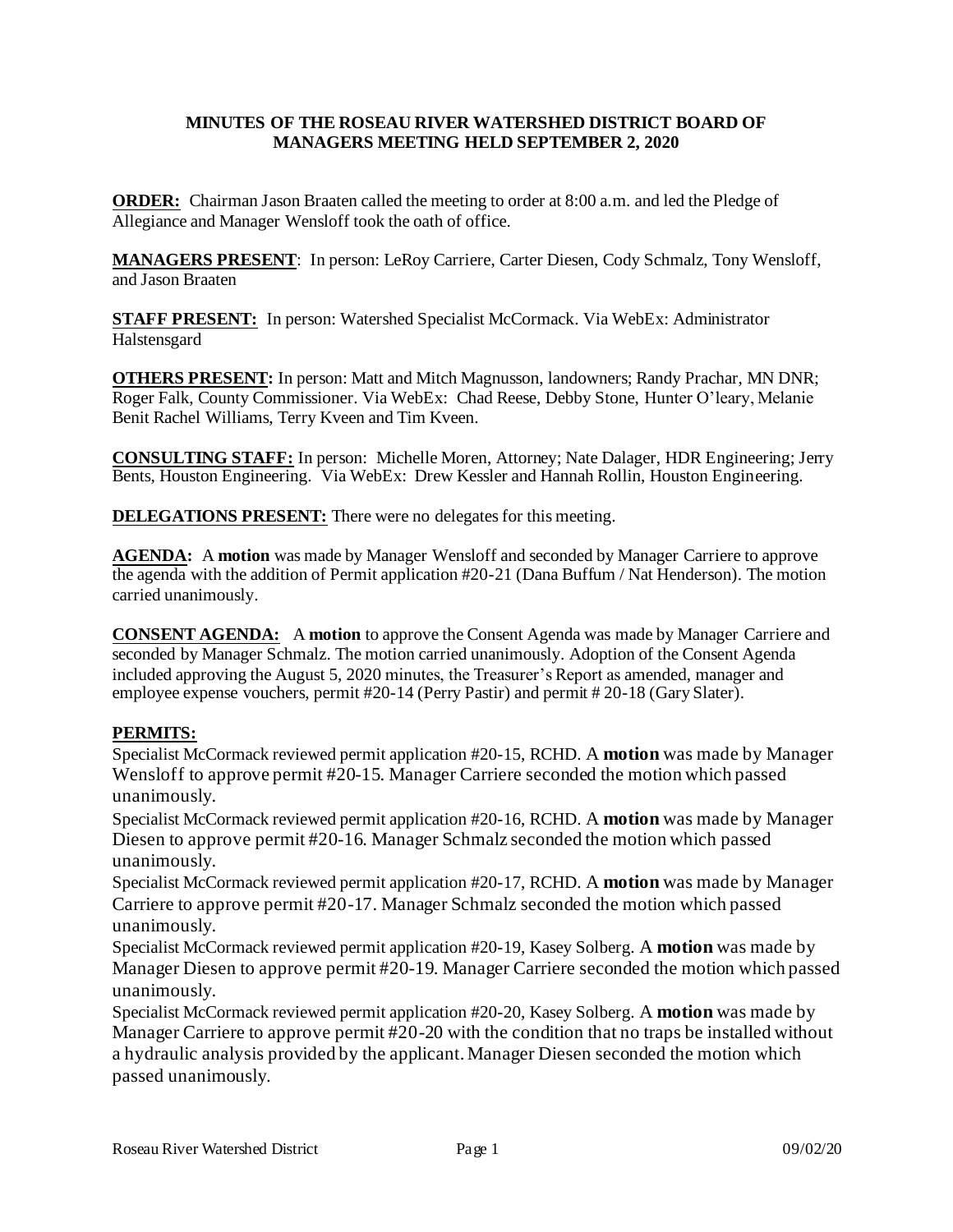Specialist McCormack reviewed permit application #20-21, Matt Anderson. A **motion** was made by Manager Wensloff to approve permit #20-15. Manager Schmalz seconded the motion which passed unanimously.

**OLD BUSINESS:** Attorney Moren updated the board on the status of the bond for the new ditch system being petitioned along CR 115. The bond received is sufficient and the board will need to appoint an engineer to develop a preliminary survey report. Manager Diesen made a **motion** to move forward with the next step, seconded by Manager Carriere. After further discussion Manager Diesen amended the motion to include the appointment of HDR Engineering to proceed with the preliminary survey report, Manager Carriere seconded the amended motion. The amended motion carried unanimously. Engineer Dalager will need to provide the engineer's bond and sign the engineer's oath.

There still being time before the scheduled Budget hearing, Drew Kessler with Houston Engineering gave a presentation on the Hay Creek Subwatershed report that is an extension of the BWSR Clean Water Funds Accelerated Implementation Grant. Several other studies, including the WRAPS TMDL report, identified Hay Creek as in need of work to address impairments. The report gives the RRWD Board information on what types of practices would be beneficial in addressing those impairments.

# **Budget Hearing:**

At 8:30 a.m. Chairman Braaten stopped Mr. Kessler's presentation and called for a motion to open the public hearing. Manager Carriere made a **motion** to open the budget hearing. The motion was seconded by Manager Diesen and passed unanimously. Administrator Halstensgard presented the proposed 2021 Administrative Budget as published. There were no changes from the 2020 budget. The RRWD did not receive any public comment regarding the budget. Manager Wensloff made a **motion** to close the public hearing, it was seconded by Manager Diesen, and carried unanimously.

|                                     | o-               |
|-------------------------------------|------------------|
| Salaries & Benefits                 | \$<br>145,000.00 |
| Manager's perdiem and expenses      | \$<br>12,000.00  |
| Dues & registrations                | \$<br>5,000.00   |
| Engineering                         | \$<br>4,000.00   |
| Legal & other professional services | \$<br>20,000.00  |
| Real estate taxes                   | \$<br>13,000.00  |
| Rent & utilities                    | \$<br>4,650.00   |
| Insurance                           | \$<br>6,000.00   |
| Telephone & internet                | \$<br>2,850.00   |
| Office supplies & misc              | \$<br>12,725.00  |
| Cap. Outlay & building              |                  |
| maintenance                         | \$<br>8,000.00   |
| Stream gaging                       | \$<br>11,375.00  |
| RRWD projects / maintenance         | \$               |
| Programs & planning                 | \$<br>5,400.00   |
|                                     | \$<br>250,000.00 |

### **2021 Administrative Budget**

Manager Wensloff made a **motion** to adopt the Administrative Budget for 2021. The motion was seconded by Manager Carriere and passed unanimously.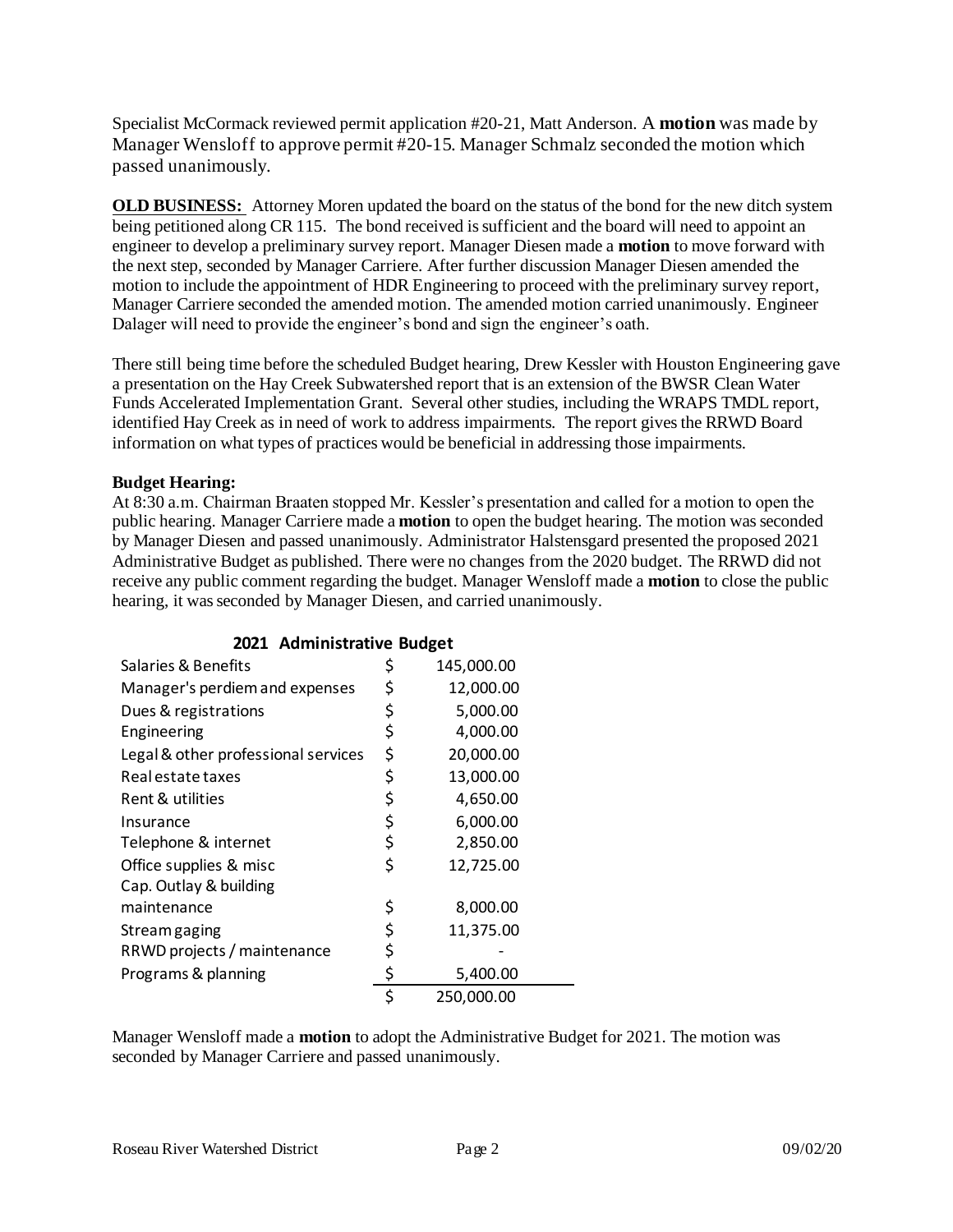Mr. Kessler continued with his presentation. The next steps recommendations were to continue coordination with partners on in stream or stream adjacent projects as well as possible upstream storage. The second recommendation is to continue landowner outreach to encourage implementation of Best Management Practices (BMPs). And third, building this work into the 1 Watershed 1 Plan. Additional feasibility, on the ground survey, work will need to be completed.

Administrator Halstensgard read aloud the attached resolution for the district to levy an ad valorem tax in the amount of .048 percent of the estimated market value (not to exceed \$250,000). A **motion** was made by Manager Carriere, seconded by Manager Wensloff to adopt the resolution as presented. The motion carried unanimously.

The board was presented with attached Red River Water Management Board (Construction) levy resolution which was read aloud by Administrator Halstensgard. A **motion** was made by Manager Carriere, seconded by Manager Diesen to adopt the resolution as presented. The motion carried unanimously.

The board was presented with the attached ditch levy resolution. After discussion, it was the decision of the Board to keep the levies the same as 2020.

| Watershed Ditch #3                                   | 10%                         |
|------------------------------------------------------|-----------------------------|
| County Ditch #8                                      | 20%                         |
| County Ditch #16                                     | 25%                         |
| West Intercept (City of Roseau) \$2,500 (set amount) |                             |
| State Ditch #51                                      | 1% on redetermined benefits |
|                                                      |                             |

A **motion** was made by Manager Wensloff, seconded by Manager Diesen to adopt the resolution as presented. The motion carried unanimously.

# **PROJECT UPDATES:**

River Restoration:

• Engineer Jerry Bents gave an update on the survey work that is taking place. The goal is to have this year's work completed by Sept. 26<sup>th</sup>.

Roseau Lake:

- Administrator Halstensgard and Randy Prachar updated the board on the internal DNR review of the EAW. There has been a delay in the process due to staffing changes.
- The board discussed the possibility of holding a Board work session to address landowner concerns. Manager Wensloff stated that he would like to work with landowners to come to an agreement on a path forward and that he could not support eminent domain. The area is flood prone and there is a need to address localized issues as well. Manager Diesen stated he was in favor of a work session with representatives from the board and landowner coalition. Manager Carriere stated there should be give and take on both sides. Manager Schmalz stated that he was frustrated after the landowner meeting. He would like to see other alternatives on public land and avoid public land. Manager Schmalz talked about his frustration with the DNR's management on the Roseau River WMA and stated that, at the moment, he was not in favor of the project. There was discussion on the desire of downstream landowners to have retention.
- Engineer Dalager talked about the various alternatives still available for the project.
- Specialist McCormack provided data on the last 20 years of inundation over elevation 1031.5' which impact agricultural production. He also provided the proposal from 2004 that showed the westward diversions and the Crop Productivity Index (CPI).
- There was discussion on the Board scheduling a work session to go through potential changes to the alternative to move forward with.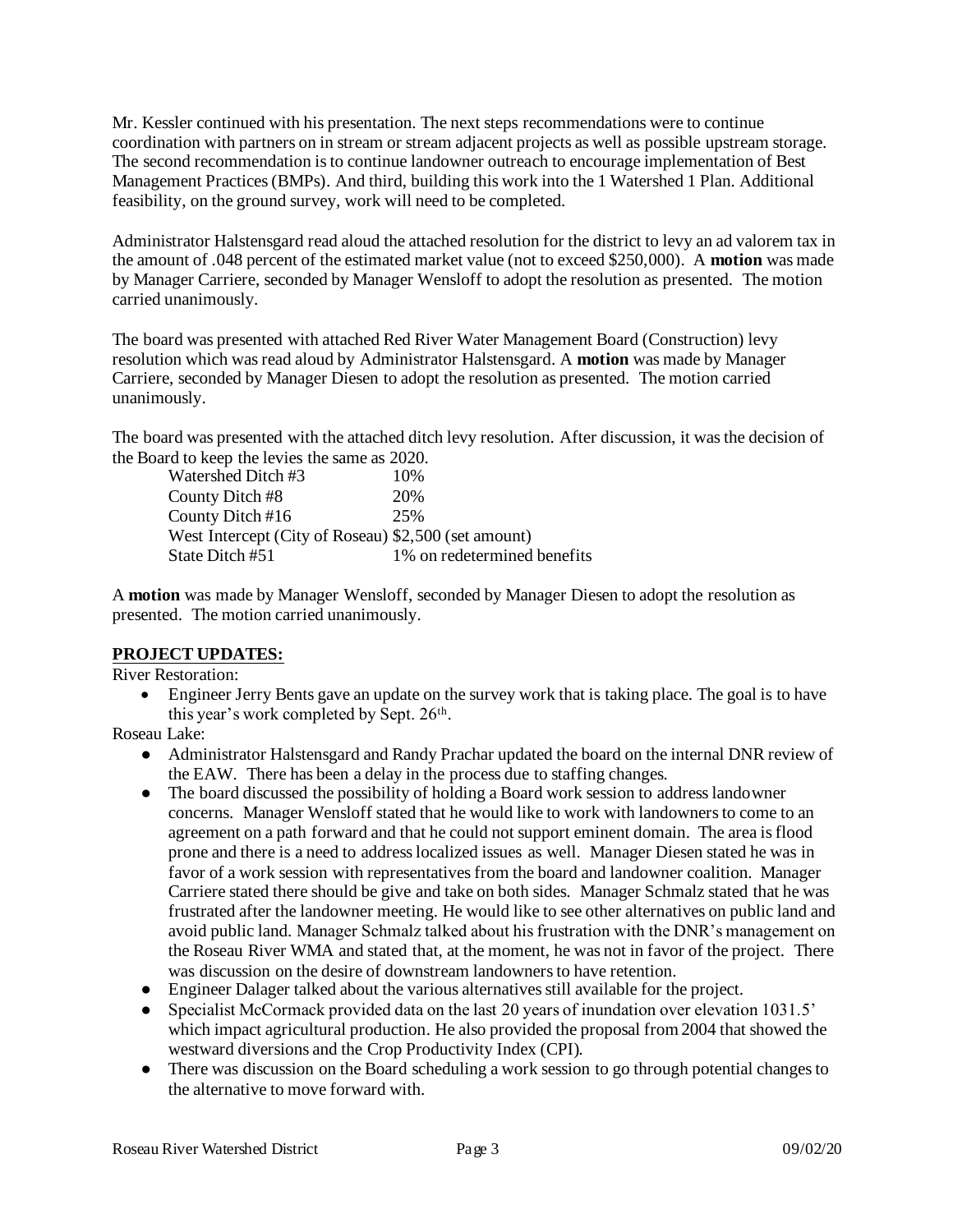- Randy Prachar stated that there is still support for a project and gave background on the acquisition of the land in the Roseau Lake WMA.
- Landowners spoke about their concerns and opposition to the project.
- There was discussion on the best way to organize a board work session. The Board will set the agenda and the meeting will be open to the public. Notice will be sent to landowners in the project footprint.

Whitney Lake:

- Administrator Halstensgard gave an update on the RCPP process and status of the request for additional funding.
- Engineer Dalager gave an update on the Flood Damage Reduction (FDR) process.

CD #16 Improvement:

- Mitch Magnusson asked about the location of proposed Side Water Inlets (SWIs). It was explained to Mr. Magnusson that those locations have not been specifically designed at this point, however they are typically located at points where existing field drains enter the system. Landowners will be consulted as plans are developed. Mr. Magnusson then asked about the current funds in the ditch system. There was information provided by the Board and Staff as to the work completed in the system.
- Matt Magnusson asked how Retention Site C and the CD #16 improvement would be competing interests (storage vs drainage). Engineer Dalager explained how the two projects are a combination of FDR strategies that work together.

# **REPORTS:**

Administrator Halstensgard referred to her written update. Engineer Bents provided an update on the City of Roseau / Oak Crest Golf Course discussion on making sure the storm water management interest of the partners are addressed. Houston Engineering is the consultant for the City of Roseau on the proposed development project.

Specialist:

- WSB contract for the work in the Lost River State Forest Peatland Restoration / Arpin Project. A **motion** was made by Manager Wensloff, seconded by Manager Schmalz to approve the contract. Motion carried unanimously.
- Request to purchase a peat sampler. A **motion** was made by Manager Carriere, seconded by Manager Diesen to purchase the peat borer kit. Motion carried unanimously.
- Updates on construction projects.

Red board: Chairman Braaten referenced the written update and spoke about the funding situation and the amount funding those dollars are able to leverage.

**NEW BUSINESS:** Landowners again brought the possibility of trapping the culvert on the south side of the Roseau River (SD #51) along CR #3, property that was originally part of the Duxby Levee. Staff and Engineer Dalager informed the board of the history of the culvert and trap discussing that has happened in the past. Staff and consultants will do some additional homework and report back to the board.

**OTHER ITEMS:** Matt Magnusson raised concerns about culverts that require maintenance/ replacement adjacent to SD #51 near Stoe's Bridge. Specialist McCormack stated that he could find no record of those culverts in association with SD #51. Mr. Magnusson stated that since the Board is considering work on a culvert adjacent to SD #51 that is part of the Duxby Levee that the culverts near Stoe's should be replaced at the expense of SD #51 as well.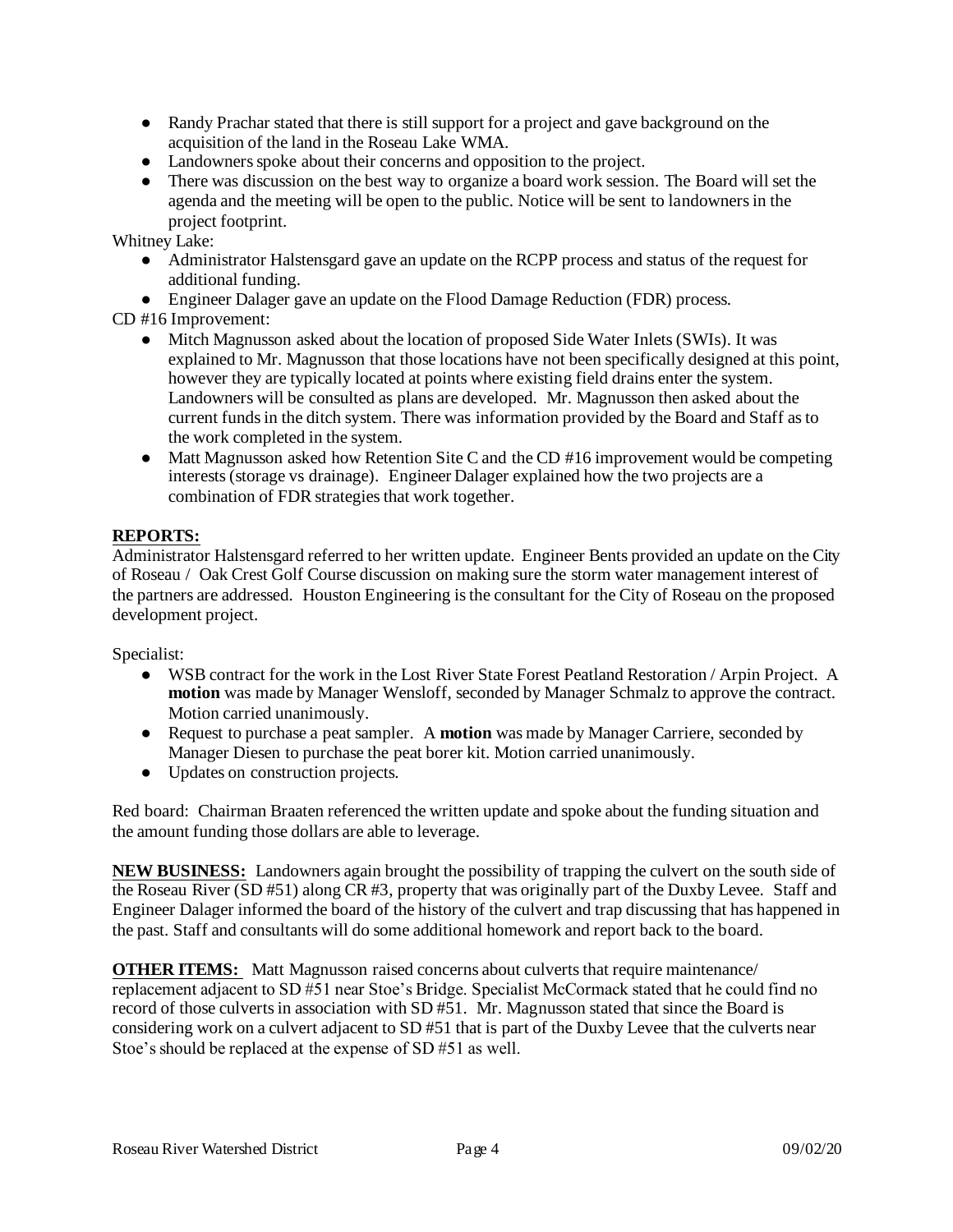A **motion** to adjourn was made at 10:40 a.m. by Manager Wensloff and seconded by Manager Carriere Motion carried unanimously.

\_\_\_\_\_\_\_\_\_\_\_\_\_\_\_\_\_\_\_\_\_\_\_\_\_\_\_\_\_\_\_\_\_\_\_ \_\_\_\_\_\_\_\_\_\_\_\_\_\_\_\_\_\_\_\_\_\_\_\_\_\_\_\_\_\_\_\_\_\_\_\_\_

Respectfully submitted,

Cody Schmalz, Secretary Tracy Halstensgard, Administrator